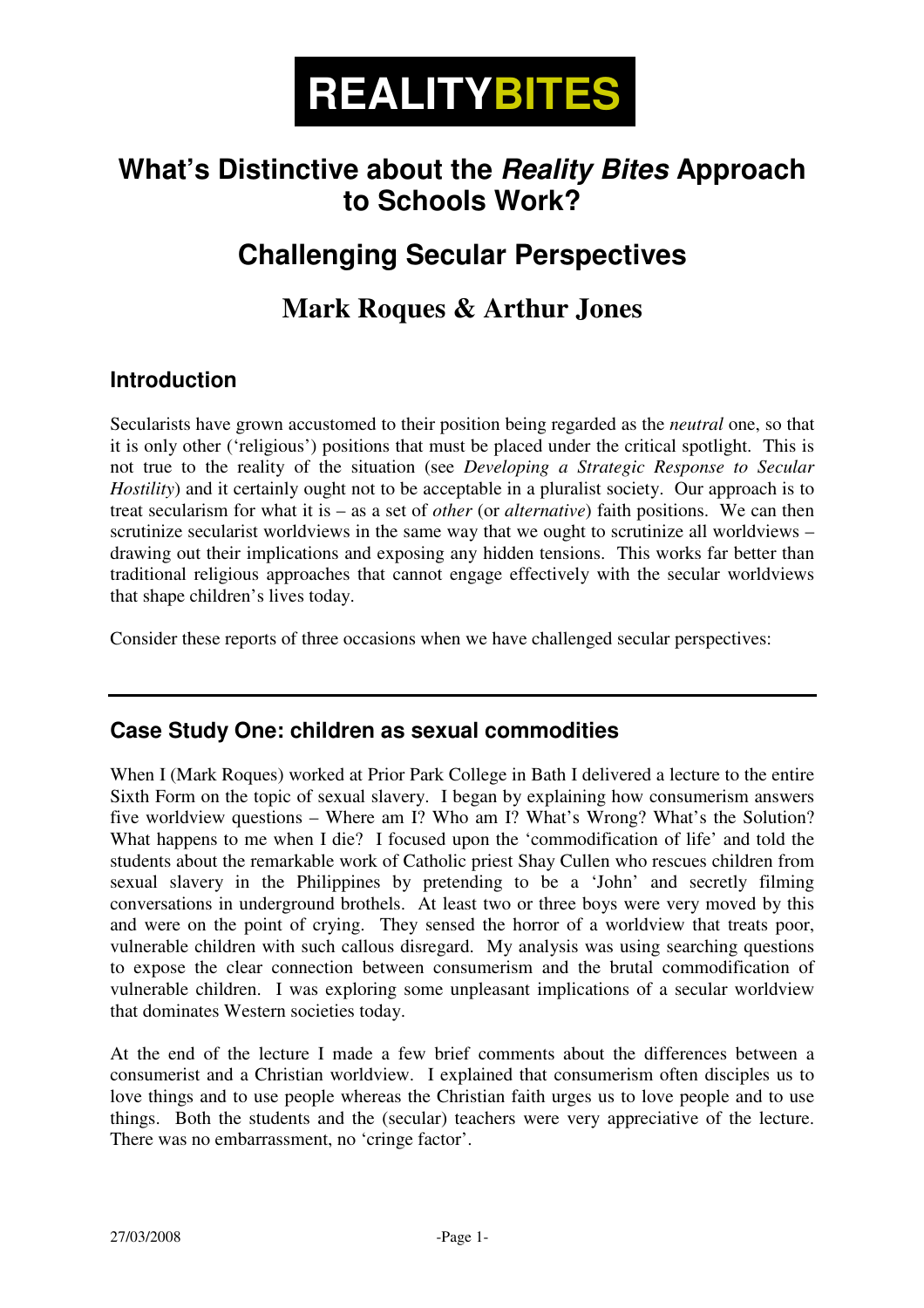### **Case Study Two: the horrors of Nazism**

I (Mark Roques) delivered a lecture on the topic of Nazism to the whole Sixth Form. I began by showing them a Nazi propaganda film, which presented a Social Darwinist perspective on euthanasia. The message was bold and uncompromising. We must eliminate the weak and the unfit. Weak people are *lebensunwertesleben* ('life unworthy of life'). Again I was engaging in a worldview critique to expose the clear link between the Nazi belief that we are all animals to the very unpleasant consequences of holding that belief (murder of innocent people). At the very end of the lecture I made a few brief comments about the profound difference between a Nazi and a Christian worldview. Again there was a great deal of appreciation for the lecture. One of the atheist teachers was visibly shaken and said to me afterwards that he had never really understood the connection between biological reductionism and the horrors of Nazism. There was nothing cringe-worthy about such a presentation.

#### **Case Study Three: Dawkins Delusions**

This year (2007) we led a session on the materialist philosophy of Richard Dawkins. Through examples drawn from his own writings we showed how Dawkins' philosophical materialism leads logically to the dissolution of morality, science and the existence of 'distinct selves' who own their own 'rational' thoughts. We noted that sensitive, thoughtful atheists, like Susan Blackmore, are already deconstructing their own position along these lines. A group of atheist students interacted with us in vigorous, but civil discussion. At the end one of them came up to us and said the evening had been 'fantastic'. The Christians present were excited and encouraged to see that a Christian perspective could be presented to atheists effectively and without embarrassment.

In our presentations we always make it clear that we are not suggesting that atheists cannot be highly moral, nor that secular worldviews must inevitably lead to unpalatable consequences. Atheists may have high moral standards, just as professing Christians may fall far short of them. If people - whether atheist or religious - have high moral aspirations, then we should hold them to those aspirations and explore with them the implications for the issues at hand. If they appear to have no moral framework then we should also help them explore the implications of that absence. In other words, if religious believers are expected to answer hard questions, then atheists must be ready to do so as well. The mantra of 'faith (religion) vs reason (atheism)' is hard to defend when we critique secularism in powerful and creative ways.

### **Conclusion**

Traditional ways of doing School's Work rarely subject secular perspectives to radical challenge. This is a great shame. Too often Christians do not engage with the unseen and unspoken doctrines of secular worldviews. We believe that effective engagement with secularism must include such critiques.